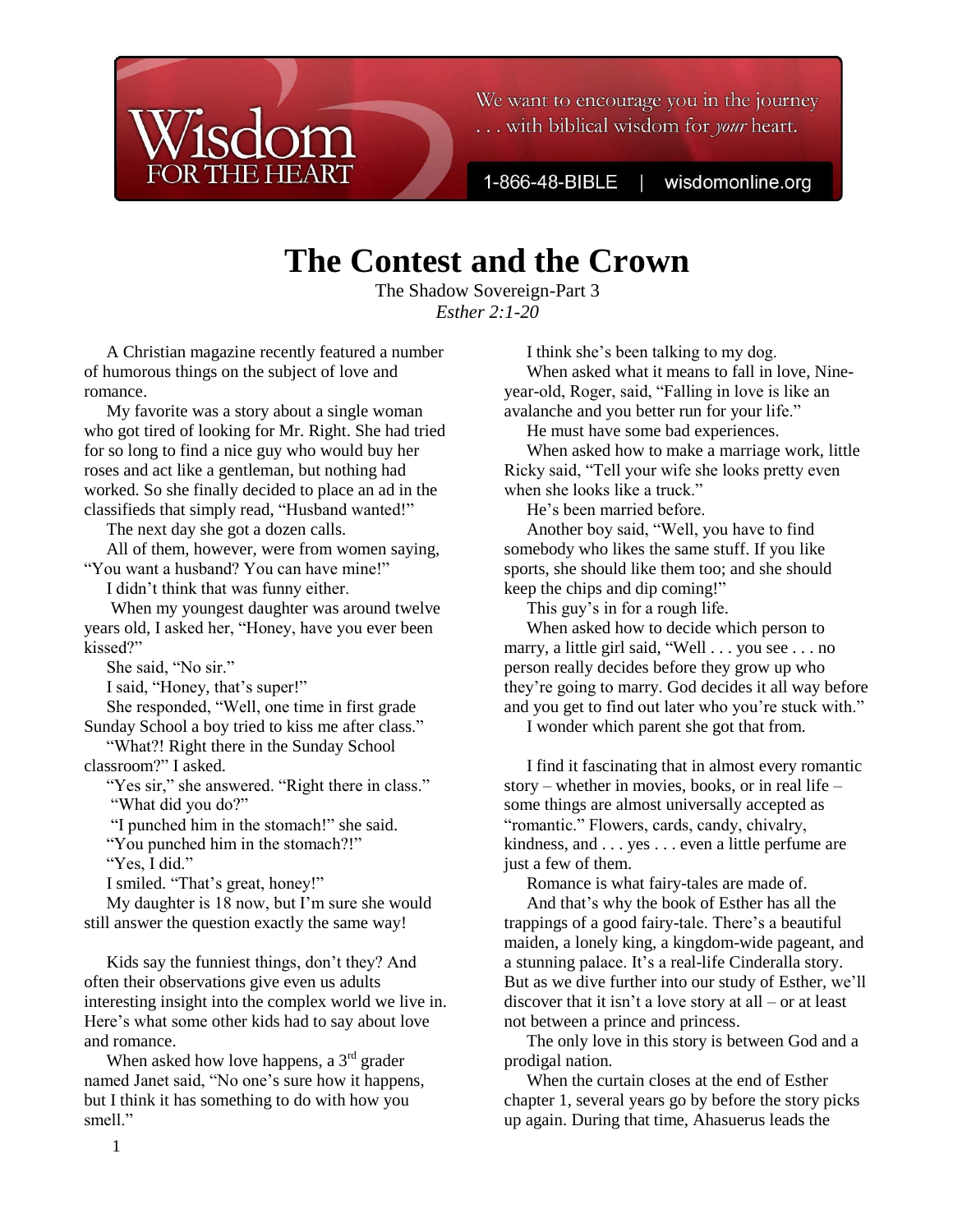largest Persian army in history to accomplish what his father never could: conquer Greece. One inscription actually reveals he intended to conquer all of Europe as well.

Western Civilization is grateful he wasn't victorious. The Greeks routed his army and demolished most of his navy. Ahasuerus eventually boarded a ship and sailed home, sullen and dispirited. $<sup>1</sup>$ </sup>

## **1. The Losing King Returns**

The curtain rises in *chapter 2* with the spotlight on this defeated king. *Verse 1* reads:

*After these things* (that is, after the Persian war) *when the anger of King Ahasuerus had subsided, he remembered Vashti and what she had done and what had been decreed against her. Then the king's attendants, who served him, said, "Let beautiful young virgins be sought for the king. Then let the young lady who pleases the king be queen in place of Vashti.*

We know historically that Kings had concubines as lesser wives. They also had wives of higher rank who could wear the crown at any time depending on the King's whims and wishes.

History tells us that one of Ahasuerus' higher wives, Amenstris, had born him a son who he chose as the heir to the throne.<sup>ii</sup> Amenstris has either passed away or no longer has the King's favor during this time. History doesn't tell us which, but it does tell us that Vashti took her place.

Now that Vashti is gone, there is a void in the Royal palace as well as in the King's heart. So you can see why Ahasuerus is now regretting his decision to banish her. The Hebrew construction of *Esther 2:1* strongly implies that Ahasuerus is now blaming his seven counselors for persuading him to banish the queen.

He's not in a good mood.

His troops have been depleted along with his war chest; his credibility throughout the empire has diminished; his title of "king of kings" has been lost, and now he returns home to face the daunting reminder that his favorite wife is gone.

So his seven counselors approach him with an intriguing proposition: "Listen oh great King, why don't we have an empire-wide beauty contest and find you another queen. What do you say?"

This might not seem like an odd request to us, but to the Persians it would have been unheard of. According to Herodotus, the Persian custom required that a Queen be related to one of the seven noble families.<sup>iii</sup> So what in the world were these counselors thinking?

Some scholars believe that Memucan – the leading noble who initially verbalized the idea of getting rid of Vashti – had a marriageable relative in his own family who he hoped would win the crown. Regardless, he and his six friends know they are in deep trouble if they don't come up with a solution . . . and fast. The King needed a beautiful replacement for Vashti or else they're in for it. And that's why these seven counselors go against all Persian customs and tradition – which they normally defended so ardently – to suggest that the queen be chosen from the common people of the Empire.

This kind of thing had never been done before in Persian history.

It's a real Cinderella story in the making . . . and only a God as great as ours could use all the political intrigue, manipulation and corruption to pull it off.

The counselors' plan is spelled out for us in *verses 3-4:*

*Let the king appoint overseers in all the provinces of his kingdom* (remember . . . this kingdom stretches from Africa to India) *that they may gather every beautiful young virgin to the citadel of Susa, to the harem, into the custody of Hegai, the king's eunuch, who is in charge of the women; and let their cosmetics be given them. (4) Then let the young lady who pleases the king be queen in place of Vashti." And the matter pleased the king.*

To the citizens of Persia this was a once in a lifetime opportunity. Anyone can apply! Anyone can become a princess! This was the talk in every town and village throughout the empire: "who will win the crown?" The streets must have been filled with frenzy upon hearing this news. Thousands must have stood in line as they anxiously awaited the arrival of the King's attendant.

Memberships at Weight Watchers were going through the roof! Women were lying about their age probably more than any other time in human history. And why not? The prize was the crown and the wealth and the butlers and the maids and the money and the food and the leisure and the clothing. The winner got it all.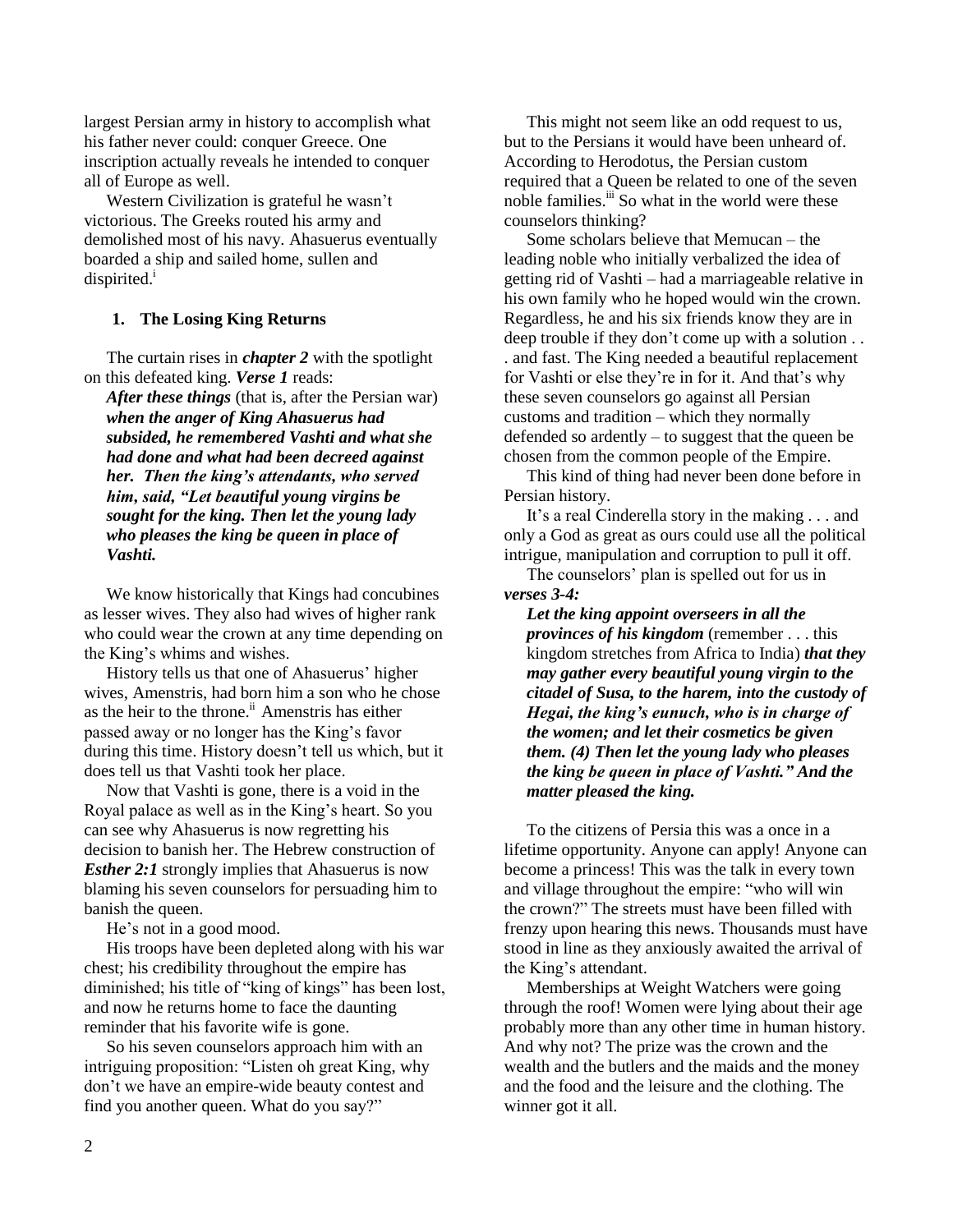Happy ever after was waiting.

But before you get too caught up in what looks to be a normal, run-of-the-mill fairy tale, don't forget what this contest is really about. There's no way to sanitize what will happen in the next scene of this story. There will be only one judge. And the performances will be private.

Make no mistake about it . . . behind the imperial mask of pomp and circumstance surrounding this pageant, there is the face of debauchery, selfishness, and everything but love.

The palace eunuchs were given the administrative oversight of the harem. They kept a close watch over the women because of all the drama and competition and feuding that would have taken place every day. Most of these women will never get past a one night stand with the King. They will live forgotten lives, sequestered away in the Palace of Susa. One commentator called the harem of the kings, "luxurious desolation."<sup>iv</sup>

#### **2. The Leading Characters Appear**

Look at *verse 5:* 

*Now there was at the citadel in Susa a Jew whose name was Mordecai, the son of Jair, the son of Shimei, the son of Kish, a Benjamite, who had been taken into exile from Jerusalem with the captives who had been exiled with Jeconiah king of Judah, whom Nebuchadnezzar the king of Babylon had exiled.*

As soon as we're introduced to Mordecai in verse 5 we discover that he came from a royal family. Mordecai's lineage dates back to King Saul.<sup>v</sup>

In fact, he and his cousin are descendants of what used to be the royal tribe in Israel. But regardless of this, Mordecai's name doesn't bear any resemblance to his Jewish lineage. His name is simply the transliteration of *Marduk* – the name of the chief Babylonian god.<sup>vi</sup>

So this begs a few questions. First, what is a good Jewish man from the tribe of Benjamin doing in Susa in the first place? Secondly, why didn't he return to Jerusalem when the Persian captivity ended? And, lastly, why is he named after a pagan god?

The answer to all these questions might be found in Mordecai's family history.

Hundreds of years earlier, when King David was running for his life from Absalom, Mordecai's

forefather, Shimei, threw rocks at David and cursed him for stealing away Saul's throne. David's son, Solomon, later put Shimei to death. If Mordecai knew all this, then perhaps Jerusalem represented a place of defeat for him. It was the place where his family had lost their bid for power.

It's no surprise then, that he decided to stay in Persia.

Just as his father had willingly absorbed himself into the Persian culture, which is seen in the fact that he named his son after a pagan god, Mordecai absorbed himself in the culture as well.

At this point in the story he is so *persianized* that he even keeps his Jewish heritage the best kept secret in the whole land. Nobody knows he's a Jew . . . and he intends to keep it that way.

This is a good place to stop and consider a point of application. In the Persia that surrounds you everyday – in your job or school or gym or home – are you keeping your relationship to Jesus Christ a secret? Does anyone know you're a Christian?

I can't tell you how many people have said to me over the years something like, "I'm not very good at talking about Christ, so I just live it." There's an ancient 2-syllable Hebrew word for that, you know . . . It's the word, "cop-out!"

Has it ever occurred to you that no one will ever be saved just by watching you?

Sure, it's important to live in a way that lines up with your message. But if people don't know why you're living the way you are, they'll most likely give you the credit. The only way they can see your good works and glorify your Father in heaven is if you give glory to the Father in heaven.

Paul says in *Romans 10:17* that *Faith comes by hearing the word of God.* It doesn't come by watching; it doesn't come by observing; it comes by hearing.

It takes a messenger who is willing to deliver special revelation to someone in order for them to be saved. So don't keep your Christianity a secret. Don't be like Mordecai in Persia. People need to hear the Gospel . . . and you can give it to them.

Now let's get back to the story.

For the first time in this study we are finally introduced to the character who this whole play is named after. Esther is about to grace the stage. *Esther 2:7* says: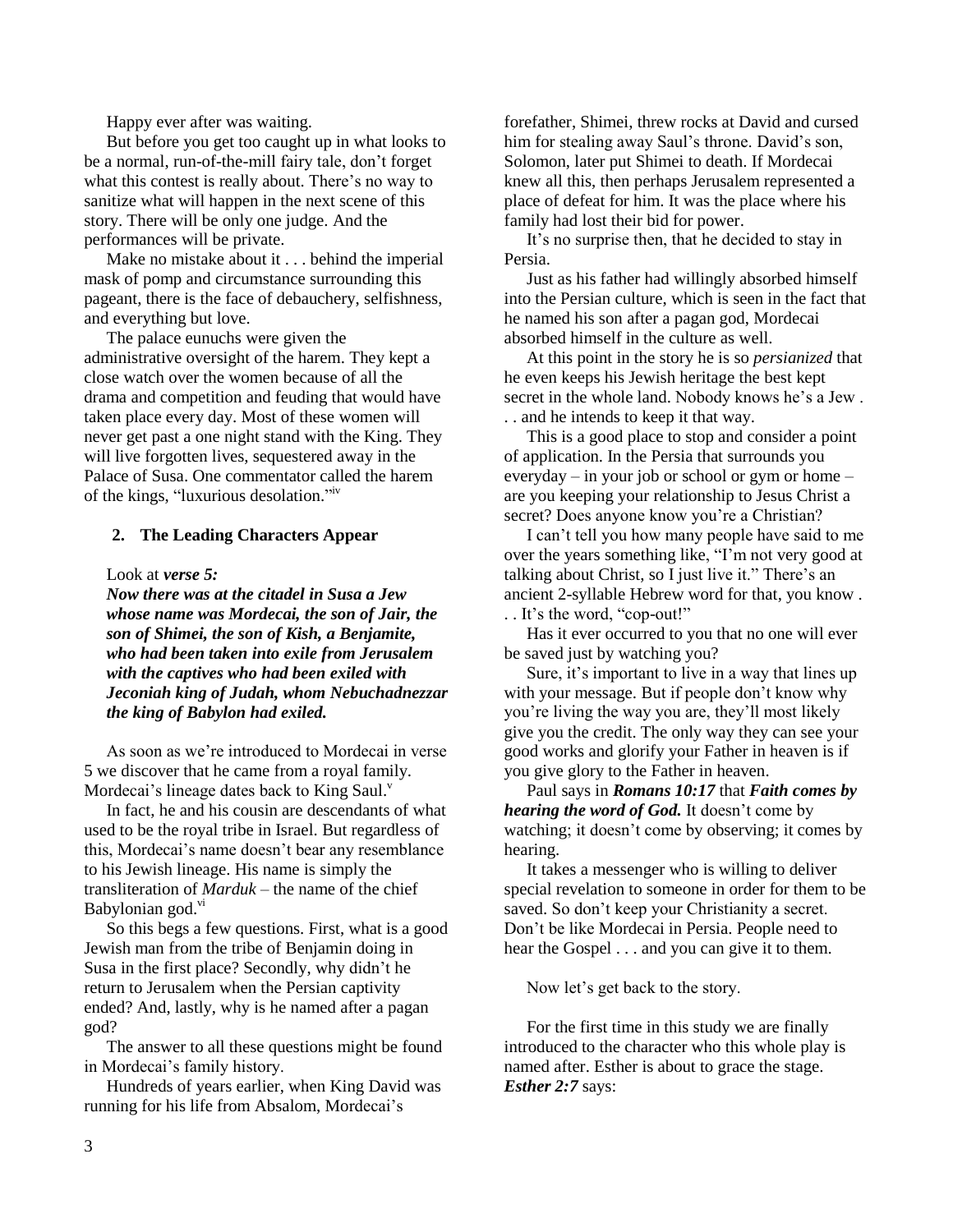*He was bringing up Hadassah, that is Esther, his uncle's daughter, for she had no father or mother. Now the young lady was beautiful of form and face, and when her father and her mother died, Mordecai took her as his own daughter.*

This time we're given both the Hebrew name, *Hadassah*, which refers to the flower of a myrtle bush, and her pagan name, *Esther*, which is most likely a transliteration of *Ishtar* – the Babylonian goddess of love.<sup>vii</sup>

Evidently Esther was left orphaned at childhood by the death of her parents, so Mordecai, who was 15 years older than her, adopted her as his own.

## **3. The Lavish Contest Begins**

Mordecai gets wind of the contest. He sees the procession in the streets. He hears the gossip on the lips of passersby. He knows Esther is incredibly beautiful, and he's most likely been driving away suitors for the past few years. Now he finally has a chance to cash in on his niece's good looks. He can use her beauty as a means to his own success.

Notice *verse 8:* 

*So it came about when the command and decree of the king were heard and many young ladies were gathered to the citadel of Susa into the custody of Hegai, that Esther was taken to the king's palace into the custody of Hegai, who was in charge of the women.*

I can think of at least 3 good reasons why Esther shouldn't stand a chance at winning.

First of all, she's an orphan. She has no family connections. She is just an ordinary peasant girl: a nobody who nobody knew.

Second of all, she's up against fierce competition. According to Josephus, the first century Jewish historian, this contest had attracted more than 1,000 young women. The palace was swimming with beautiful women. Esther wasn't the only girl turning heads.

Last of all, she was a Jewess. The Jews were members of a defeated nation. They were outsiders who had adopted Persian ways but were still not considered Persians. If the news leaks out that she's a Jew, whatever slim chance she might have of winning would disappear.

## That's why you read in *verse 10* that *"Esther did not make known her people or her kindred, for Mordecai had instructed her that she should not make them known."*

Mordecai is effectively saying to Esther, "Esther, Israel is in the past. God might have made you a Jewess, but it won't do you any good out here. Out here you have to live by your wits . . . you have to fend for yourself."

Mordecai is implying that once Esther reaches the King's court, she'll be on her own. But he couldn't have been more wrong.

We just discussed three reasons why Esther is walking into this competition with little to no chance of winning, but we are about to see how God will work behind the scenes to insure that Esther has no chance of losing.

The first thing He does is give her favor with everyone in the Palace. *Verse 9* tells us the Esther "pleased" Hegai, who, if you remember, was the chief administrator of this contest. The verse ends by saying, *"she found favor with him."*

That word, "favor," is the Hebrew word, *khesed*, which is the same term used of God's covenant favor and kindness toward His people. We see that word again in *verse 15*, when it says, "*Esther found favor in the eyes of all who saw her."*

There is no other explanation for this other than the fact that God is turning the hearts of everyone toward her. What we should be reading here is that Esther found *envy* in the eyes of all who saw her . . . or *jealousy* . . . or *hatred*. This is a competition, after all. All the women present are in it to win it.

Yet, instead, we read that she found favor with everyone. How can that be?

Don't miss this, friend. God may be invisible – but He is still involved. His hand is invisible, but His plan is invincible.

Look at what happens in *verse 9: So he quickly provided her with her cosmetics and food, gave her seven choice maids from the king's palace and transferred her and her maids to the best place in the harem.*

Within a matter of hours, Esther is given her own private suite, seven maids, and plenty to eat and drink. The same can't be said of poor Mordecai. *Verse 11* tells us that *"Every day Mordecai walked back and forth in front of the court of the harem to learn how Esther was and how she fared."*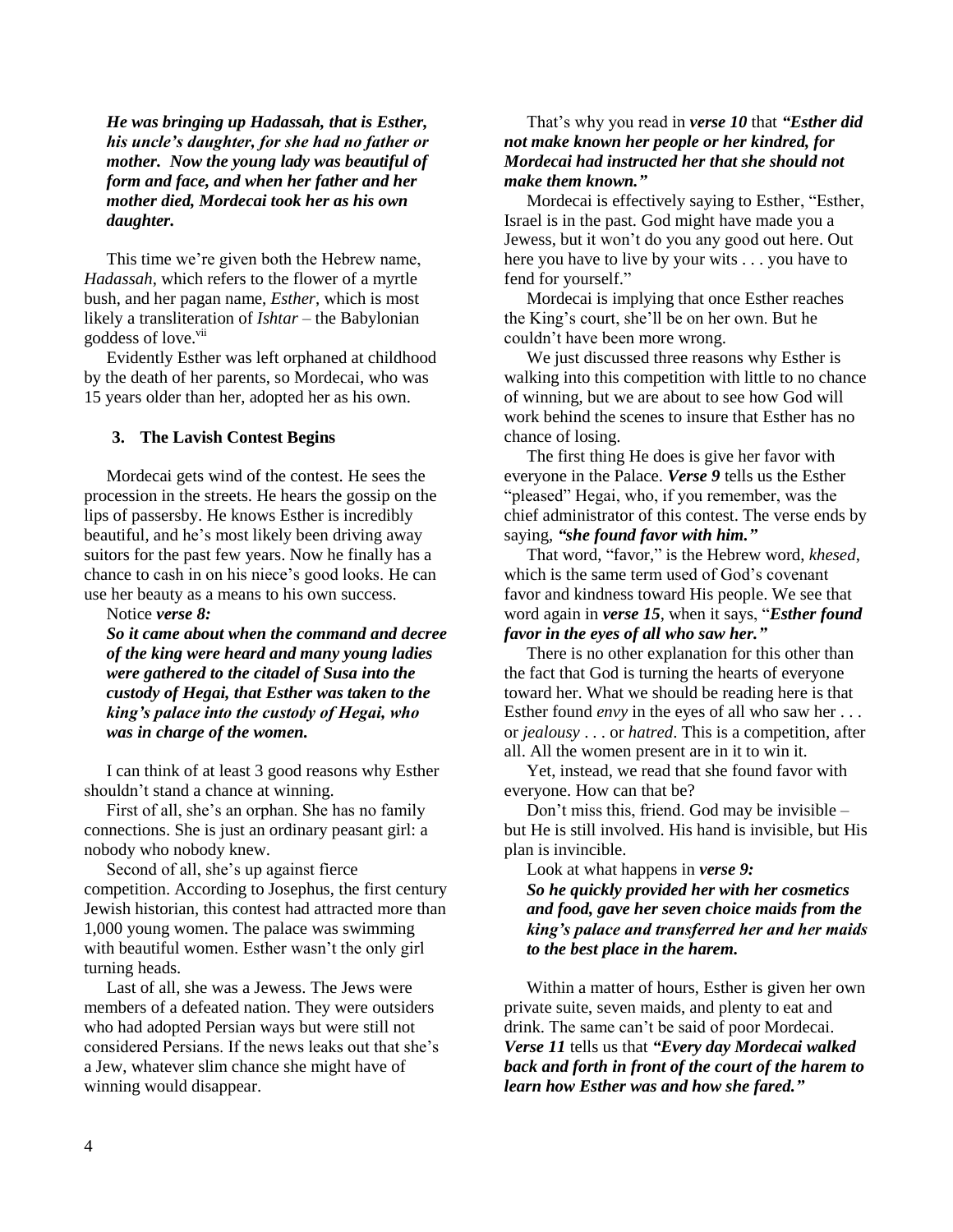He's biting his nails. He's on pins and needles. He's probably thinking to himself, "What have I done? She's in there with 1,400+ contestants. She's naïve. She'll never keep her secret. She doesn't stand a chance! There's got to be something *I can do* to make this work out in her favor."

What he doesn't know is that God is already working things out in her favor – without Mordecai's help.

Mordecai has to learn that he isn't sovereign over Esther's life. God is.

While he paces anxiously around the building, he has no clue how Esther is being pampered inside. She isn't a queen yet, but she's being treated like one. Look at *verse 12:* 

*Now when the turn of each young lady came to go in to King Ahasuerus, after the end of her twelve months under the regulations for the women – for the days of their beautification were completed as follows: six months with oil of myrrh and six months with spices and the cosmetics for women.*

You thought your wife took a long time to get ready? Try waiting 12 months!

But what was all this for?

The oil of myrrh was used to soften and lighten the skin. Since most of these women worked outdoors, their skin had been darkened and calloused by the sun. To the Persians, fair skin was a sign of beauty. So it would take around 12 months of message therapy and lack of sunlight to soften and lighten the complexion of these women.<sup>viii</sup>

As for the myrrh and other cosmetics, these were fully-developed forms of make-up. But the Persians didn't just wear make-up for beauty's sake . . . they wore it for sanctification's sake.

The priests in this region were the ones who developed and protected the science of cosmetics. Because they saw the physical as merely a gateway to the spiritual they truly believed that cleanliness was next to godliness!

Women bathed in pools of spices since smell was connected to divine acceptance. Women wore makeup around their eyes and bracelets around their arms, necks and feet to ward off evil spirits. They were given rouge for their cheeks, all shades of lipstick and eyeliner, and fingernail polish, because beauty brought them closer to the gods. And in a matter of months they would be led before a descendant of the gods himself. . .

The King.

Along with this beautification process, the women were also being schooled in court customs and royal etiquette. As one scholar noted, they were learning what to say and how to say it.<sup>ix</sup>

These women had come straight from the fields and many of them were unschooled, illiterate, and untrained. But they were beautiful. And in 12 months, one of them would sit on the throne as queen.

So this 12-month process was a crash course on how to look like a queen, sound like a queen, eat like a queen, smell like a queen and act like a queen.

And at this point in the story Esther doesn't seem to be protesting. Unlike Daniel before her, she isn't refusing to eat the meat or drink the wine which has been offered to idols.<sup>x</sup>

She's a character without a lot of character. And she will keep her secret at all costs.

## **4. The Lowly Queen is Crowned**

As much as theologians and pastors would like to pretty up the next scene, it's impossible to. As one author said, this contest would becomes nothing less than a sordid meat market.<sup>xi</sup>

Esther will lose her virginity to a pagan Gentile along with over a thousand other young women. Only one will be chosen.

Jewish Rabbi's attempted to clean up this chapter by adding over a hundred verses to the original text – which can be found in the Greek Septuagint.

Some of their additions attempted to reconcile Esther's character by claiming she never violated the dietary kosher laws of the Hebrews. In one verse they actually have her pray these words to God: "You know everything; and you know that I hate the pomp of the wicked, and the bed of the uncircumcised and any foreigner."<sup>xii</sup>

These are obvious attempts to sanctify the actions of Esther and keep her in heroic form.

Some evangelical authors have taken a different approach at exonerating Esther from blame. They make the case that when *verse 16* says Esther was *"taken to King Ahasuerus,"* the verb "taken" implied it was against her will.

The problem with this interpretation is that the same verb is found in *verse 15* where we're told that *"Mordecai took her as his daughter."* This interpretation just isn't true. As unfortunate as it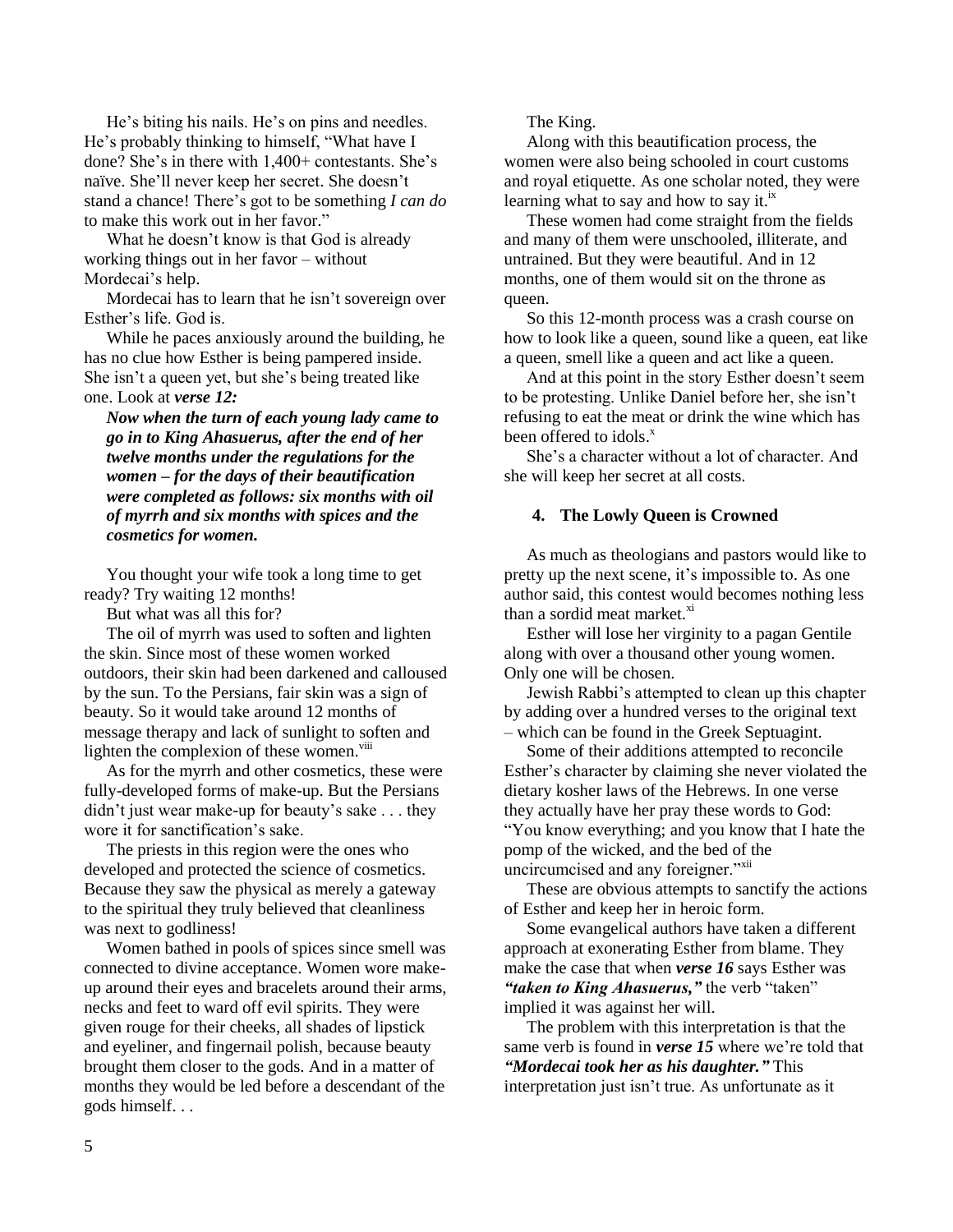sounds, Esther wasn't taken by force. She went willingly.

She has her best outfit on. Her face is covered in make-up. Her body is drenched in perfume. Her mind is filled with the secrets given to her by the chief eunuch who wants to see her win the crown.

Look at *verses 16-17:* 

*So Esther was taken to King Ahasuerus to his royal palace in the tenth month, which is the month Tebeth, in the seventh year of his reign. (17) The King loved Esther more than all the women, and she found favor and kindness with him more than all the virgins, so that he set the royal crown on her head and made her queen instead of Vashti.*

Winning the crown sounds hollow, doesn't it? This is a very anti-climactic moment in the story. Esther is now Miss Persia, but is that anything to be excited about? Was it worth her virginity? Was it worth her integrity?

I hope not.

I wonder how many young ladies have sacrificed their virginity to keep that boyfriend who says, "If you love me you will."

I wonder how many professionals have kept their faith a secret so that it didn't get in the way of their climb up the social ladder.

I wonder how many Christians are keeping their relationship to God hidden because they want to get along with the Persians.

Esther might have gained the position of Queen, but she didn't gain a husband. *Verse 17* says the king loved Esther more than all the women, but he still loved them too. The text never says, "And after the crowning of Esther, the King ordered that his harem be released and his concubines too."

Not even close.

# Look at *verse 19: "When the virgins were gathered together the second time, then Mordecai was sitting at the gate."*

Why is there a second time? Esther has already won the crown. Shouldn't the contest be over now? It was.

This has nothing to do with a contest. It has everything to do with the King's ever-expanding harem.

Esther will occupy the place of Queen, but she will not be the sole occupant of the King's bed. In fact, her role will not even allow her unhindered

access to his bedroom. Esther won the crown, but she didn't win a close, honest relationship.

But as bad as all this sounds, it would have been a lot worse for her had she lost. Verses **13-14** tell us what happened to the losers:

*The young lady would go in to the king in this way; anything that she desired was given her to take with her from the harem to the king's palace. (14) In the evening she would go in and in the morning she would return to the second harem, to the custody of Shaashgaz, the king's eunuch who was in charge of the concubines. She would not go in to the king unless the king delighted in her and she was summoned by name.*

Did you catch that? Women go in as young ladies and come back out as concubines. They are relegated to a life of luxurious desolation, never to be called on again unless the King happens to remember their names. The King, however, isn't in the habit of remembering names. He's in the habit of adding names.

So God, in His grace, put Esther at the front of the line. Out of all the thousands of women who came and went from the palace, she would be one the King would remember.

This reveals to us the amazing truth about the character of God that He works through faithful people and in spite of unfaithful people. His providence is unstoppable. He sheds His grace on us even when we don't deserve it.

This doesn't mean we can sin all we want just so grace will pile up more and more. When the Apostle Paul said in *Romans 5:20*, *"where sin abounded, grace abounded more,"* he wasn't giving us a license to sin – as some people thought at that time. He was simply revealing just how deep the love of God is. The amazing truth is that even when we disobey God – which is daily – He never leaves us nor forsakes us.

That's what Esther will find throughout her story. She is being drenched in more than just myrrh and Persian spices. She is being drenched in the grace of God. The aroma of His kindness toward her permeates the pages of her story from cover to cover.

In spite of her disobedience . . . in spite of the fact she keeps her heritage a secret . . . in spite of her immorality . . . God turned the heart of that dirty old man so that he chose her to be his queen.